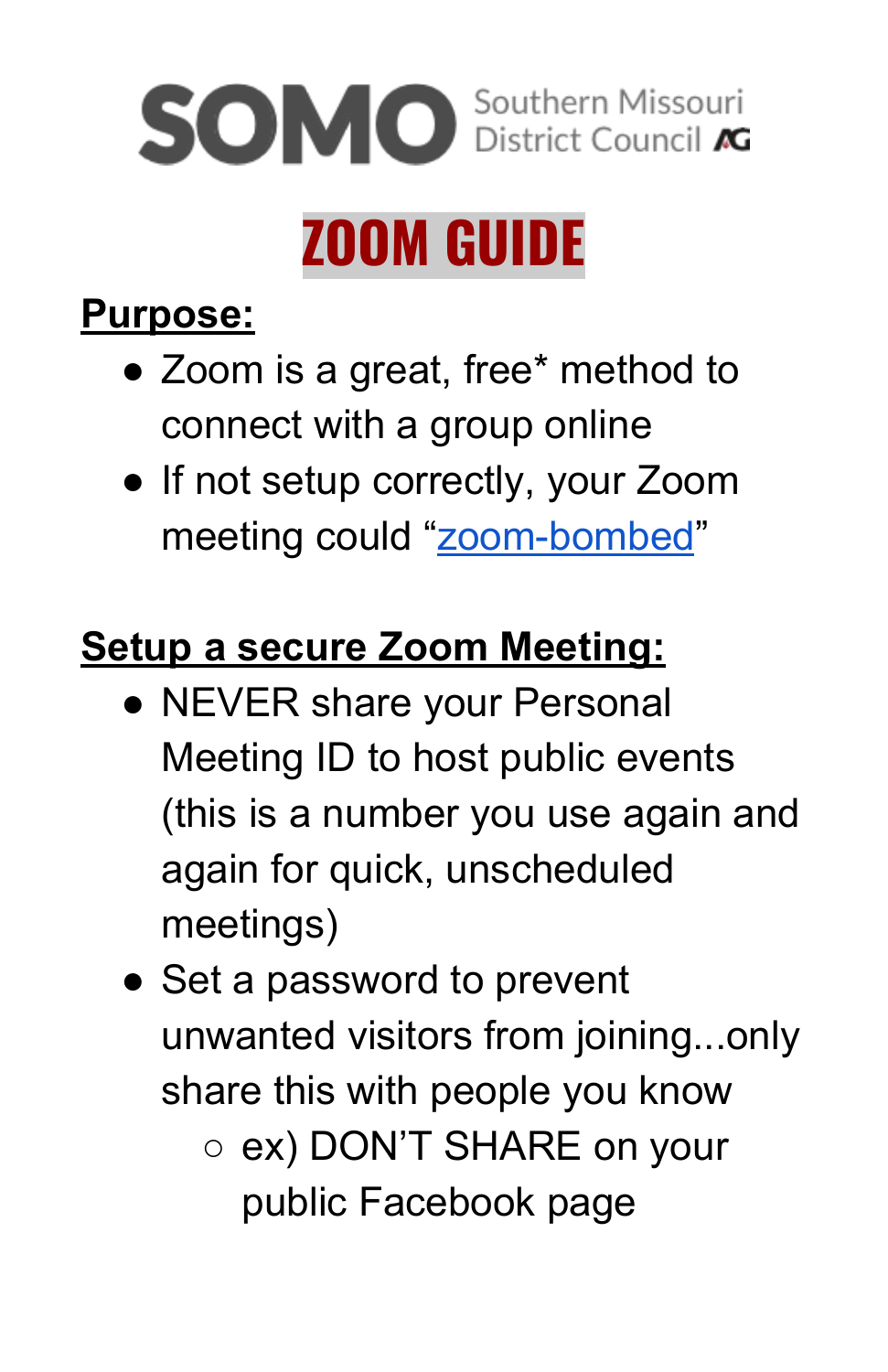- If you post your Zoom meeting link on your public Facebook page, or your website, hackers are searching "zoom.com" to find meetings to disrupt
- Here are settings you can control who has access to use (if you're not going to use a feature, it's safer to turn that feature off for participants):
	- Screensharing
	- Chat & Private Chat
	- Participant Video
	- Participant Audio
	- File Transfer
	- Annotating/Drawing on the screen
- If you're worried adding these security measures might prevent new guests from participating you could: